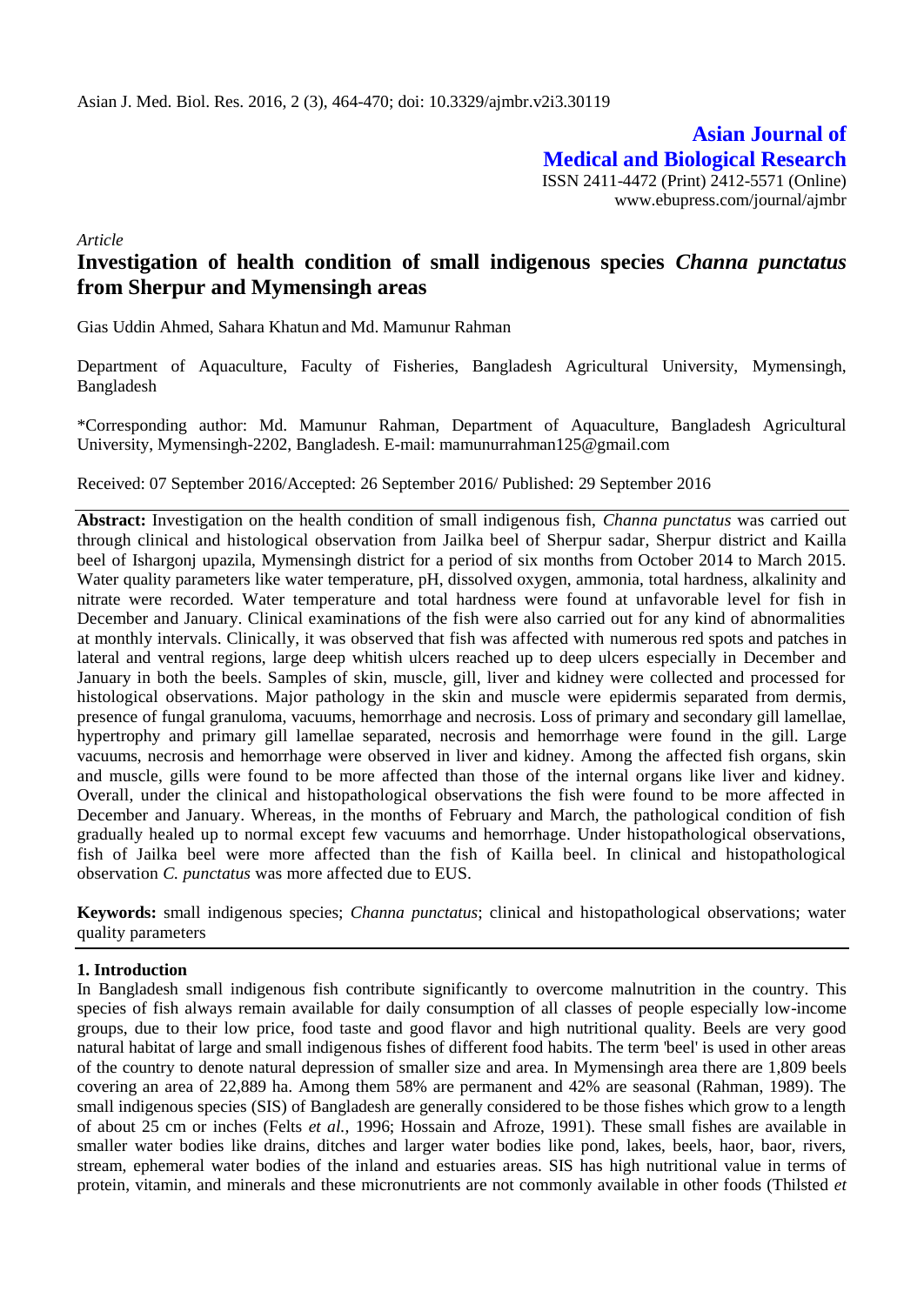*al*., 1997). These groups of fish contain large amount of calcium and also iron and zinc (Tripathi, 1997). Moreover this small indigenous fish species are maintaining a stable and static condition of our aquatic food chain thus the biodiversity of our open water ecology have in smooth form. But natural populations of this small fish is rapidly decreasing due to over exploitation, lack of scientific management, draining out of beels, natural disaster (draught and siltation) and poor environmental conditions. Because the water quality of beels, baors, rivers and canals are decreasing day by day. As a result, fish species that breed and reared in natural waters are reducing quickly. Thus fishes of open water bodies are facing continuous stress, which leads to infection and disease. Health condition and disease has become a major problem in fish production both in culture system and wild condition in Bangladesh (Rahman and Chowdhury, 1996). Common diseases of open water fishes of Bangladesh are tail and fin rot, bacterial gill rot, dropsy, various types of fungal disease, protozoan disease, parasitic disease, nutritional disease, tumors (Chowdhury, 1993). With the outbreak of epizootic ulcerative syndrome (EUS) in 1988, *Channa* spp., *Puntius* spp.*, Anabas* spp*.* and other indigenous species of fish are seriously affected (Barua *et al.,* 1989). The water quality parameters such as temperature, dissolved oxygen, pH, total alkalinity, total hardness and ammonia could be associated with outbreaks of disease (Subasinghe, 1995). It indicated the possible relationship between the occurrence of disease and the environmental parameters. Histopathological technique is one of the most important procedures for disease diagnosis in fish. It has been successfully used throughout the world. It was thus necessary to investigate health condition of fish through some suitable techniques. Considering the above facts the present study has been undertaken with the following objectives: to investigate water quality parameters of Jailka beel and Kailla beel and also observe the health status of *C*. *punctatus* of the two beels in relation to different months.

#### **2. Materials and Methods**

In the present investigation two beels were selected; they were Jailka beel and Kailla beel. The study was conducted for a period of six months from October 2014 to March 2015 to find out the health condition of a small indigenous species, *C. punctatus*. Water samples were collected from the Kailla beel and Jailka beel once in a month between 08.00 to 08.30 am and water quality parameters test on spot. Water quality parameters like temperature, pH, dissolved oxygen, ammonia, total hardness, alkalinity and nitrite were measured by using respective test kits. Fish samples from both regions were collected from nearby local fisherman. A total of 8 live fishes were collected during each sampling area. The sampled fishes were clinically examined by naked eye and magnifying glass to record any external signs, injury and other abnormalities. Organs like skin and muscle, gill, liver and kidney were collected with the help of a sharp scalpel and forceps and fixed in 10% neutral buffered formalin for histopathological study. After 8 hours of fixation, the samples were trimmed in order to obtain a standard size of 1 cm<sup>3</sup> (maximum) and placed in automatic tissue processor for dehydration, clearing and infiltration. The samples were then embedded, sectioned (5µm thickness) and stained with Haematoxylin and Eosin. Then the sections were mounted with canada balsam and covered by cover slips and examined under a compound microscope. Photomicrograph of the stained sections was obtained by using a photomicroscope. Record of structural variations and pathologies were done from the slides and photomicrographs (Ahmed *et al.*, 2012).

## **3. Results and Discussion**

## **3.1. Water quality parameters**

Water quality of the Jailka beel and Kailla beel was studied from October 2014 to March 2015. Data regarding water temperature, pH, dissolved oxygen (DO), ammonia, total hardness, alkalinity and nitrite were analyzed and presented in Table 1.

Water quality parameters are important considerations of fish health management. In the present study, the highest water temperature  $(28^{\circ}$  C) was recorded in October (2014) in both the beels. On the other hand, the lowest value of temperature was recorded 21.50  $^{\circ}C - 22$   $^{\circ}C$  in January and December in both the beels. Mondal (2012) recorded water temperature were ranged from 17 to  $31^{\circ}$ C in BAU fish farm. According to Akter *et al.* (2009) there was a decreased value of temperature during winter season in Kailla beel of Mymensingh. In the present experiment, the pH values were ranged from 6.8 to 7.5 in Jailka beel and 6.6 to 7.5 in Kailla beel. Mondal (2012) recorded that pH values were ranged from 7.0 to 7.7 in BAU fish farm and Swopon fish farm throughout the experimental period. Most natural water has pH values of 6.5 to 9 (Alim, 2005). According to Swingle (1967) pH value of 6.5 to 9 is suitable for fish culture. In the present experiment, the values of dissolved oxygen were ranged from 4.0 to 5.0 mg/l in Jailka beel and 4.0 to 4.5 mg/l in Kailla beel. Ahmed *et al.* (2009) reported that dissolved oxygen ranged from 5.5 to 3.0 in four beels of Mymensingh.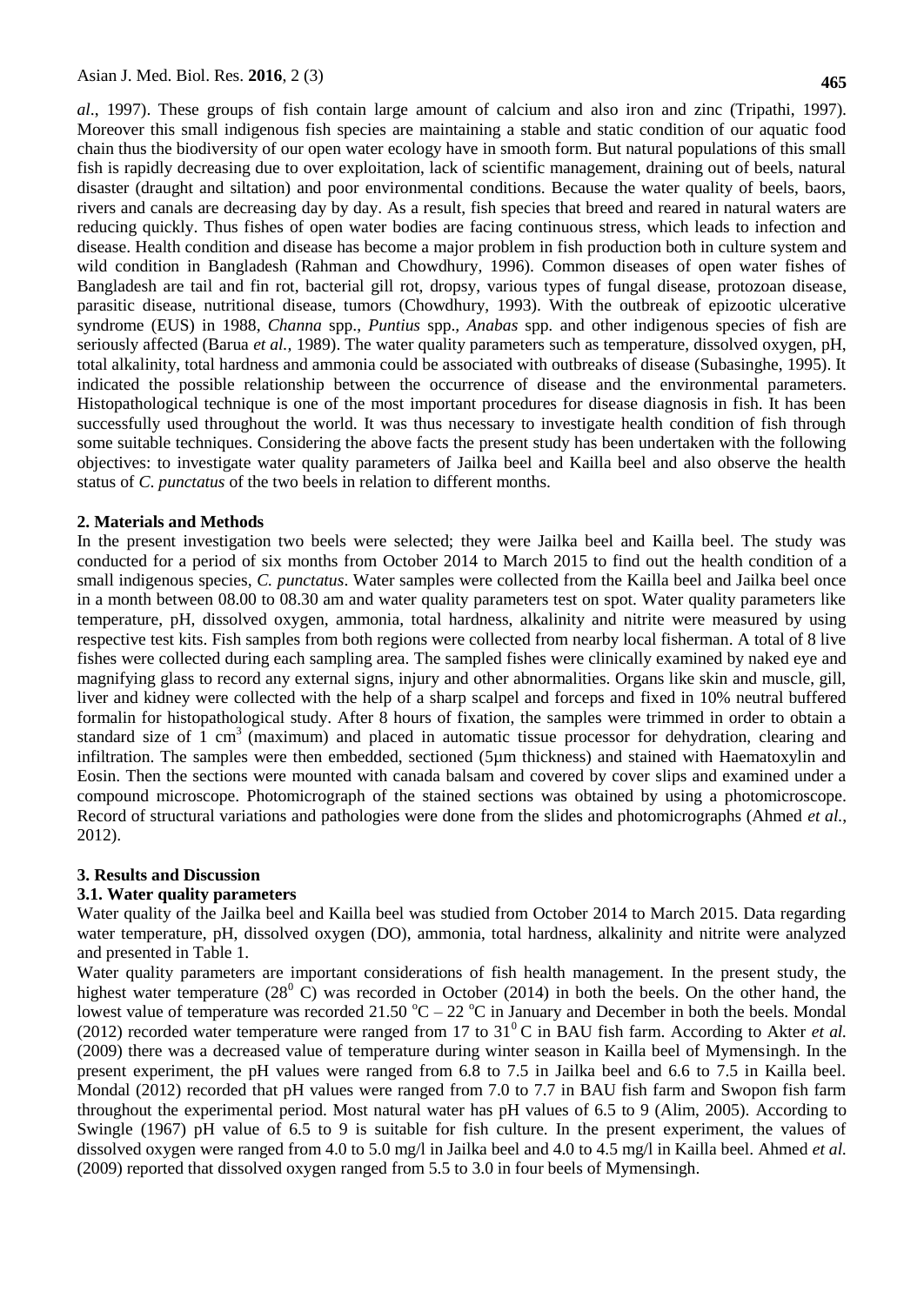| <b>Parameters</b>         | <b>Beels</b> | Oct  | <b>Nov</b> | Dec  | Jan  | Feb  | Mar  |
|---------------------------|--------------|------|------------|------|------|------|------|
| Temperature $(^0C)$       | Jailka beel  | 28.3 | 27.5       | 22   | 23.3 | 26   | 27.2 |
|                           | Kailla beel  | 28   | 27.7       | 23   | 21.5 | 27   | 28.4 |
| pH                        | Jailka beel  | 6.8  | 7.2        | 7.0  | 6.8  | 7.3  | 7.5  |
|                           | Kailla beel  | 6.9  | 6.8        | 6.6  | 6.9  | 6.7  | 7.5  |
| Dissolved oxygen $(mg/l)$ | Jailka beel  | 5.0  | 4.3        | 4.0  | 4.2  | 4.5  | 4.7  |
|                           | Kailla beel  | 4.3  | 4.5        | 4.0  | 4.0  | 4.0  | 4.5  |
| Ammonia (mg/l)            | Jailka beel  | 0.0  | 0.03       | 0.05 | 0.1  | 0.10 | 0.21 |
|                           | Kailla beel  | 0.1  | 0.0        | 0.0  | 0.0  | 0.10 | 0.20 |
| Total hardness (mg/l)     | Jailka beel  | 80   | 0.0        | 50   | 60   | 75   | 100  |
|                           | Kailla beel  | 70   | 80         | 70   | 50   | 70   | 110  |
| Total alkalinity (mg/l)   | Jailka beel  | 90   | 70         | 60   | 55   | 70   | 120  |
|                           | Kailla beel  | 80   | 60         | 50   | 60   | 80   | 90   |
| Nitrite $(mg/l)$          | Jailka beel  | 0.1  | 0.1        | 0.1  | 0.05 | 0.05 | 0.1  |
|                           | Kailla beel  | 0.1  | 0.1        | 0.1  | 0.0  | 0.07 | 0.1  |

**Table 1. Monthly variations of water quality parameters of the Jailka and kailla beels.**

Hossain (2000) and Kohinoor (2000) recorded dissolved oxygen values of fish ponds ranging from 3.8 to 6.9 mg/l and 2.04 to 7.5 mg/l respectively at Mymensingh region. In the present study, the values of ammonia were very much nearer that ranged from 0.0 to 0.21 mg/l in both the beels. Wahab *et al.* (1995) reported that ammonia content of 0.19 to 0.28 mg/l in their experimental areas. Akter *et al.* (2009) observed increased level of ammonia during winter period.

## **3.2. Clinical observations**

Fish had almost normal appearance except some fin erosions were recorded in October and November. In the month of January, large deep whitish ulcers reached up to deep ulcers, red spots and patches in lateral and ventral regions (Figures 1 and 2). However, in February and March, abrasions recovered to almost normal appearance in both beels (Figure3).





**Figure 1.** *C. punctatus* **in December from Kailla beel having numerous red spots and patches in lateral and ventral regions.**

**Figure 2.** *C. punctatus* **in January from Jailka beel with large deep whitish ulcer reached up to deep ulcers.** 

**Figure 3. Nearly recovered to normal** *C. punctatus* **in March from Kailla beel.**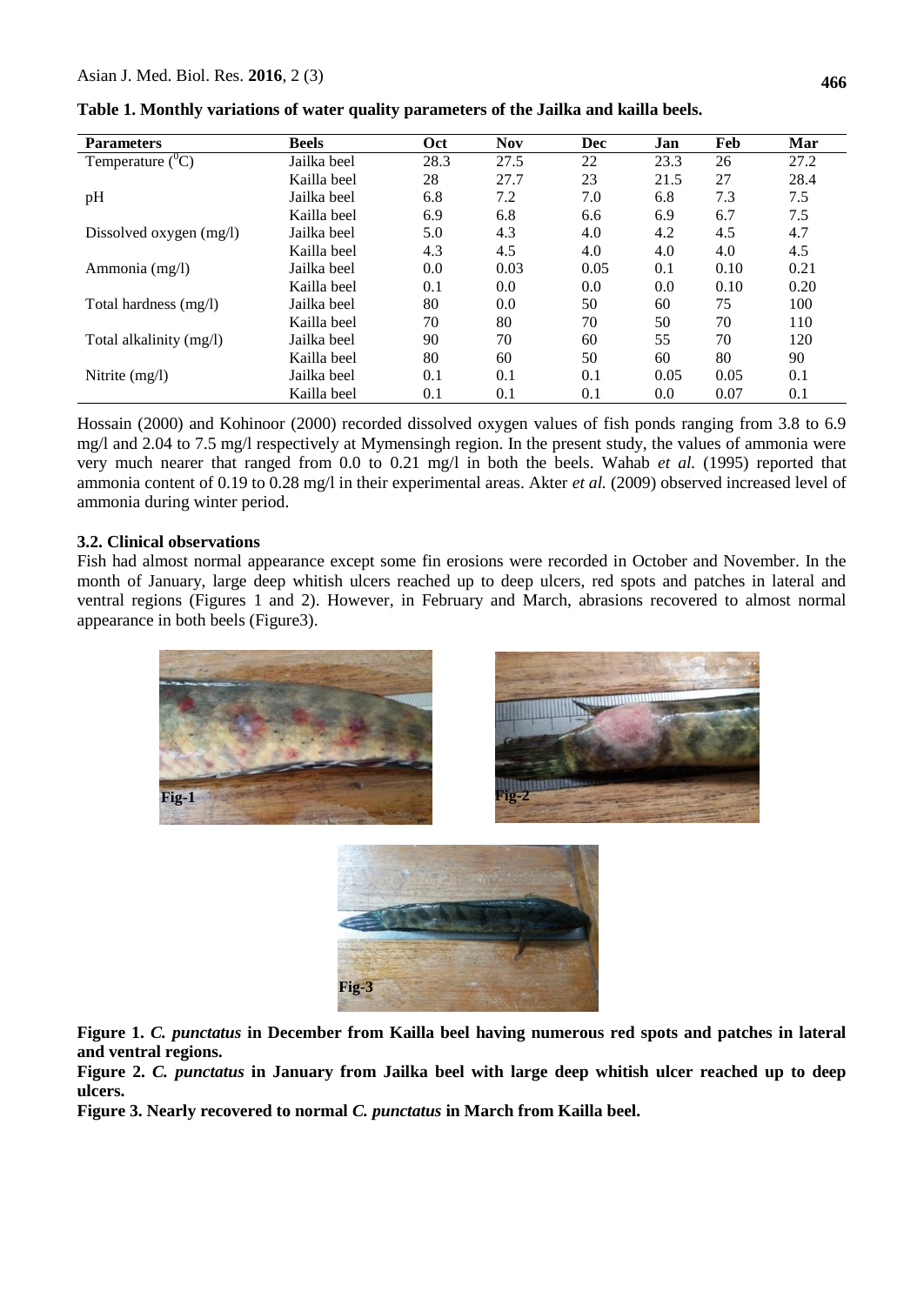| <b>Month</b><br><b>Beels</b> | October   | <b>November</b> | <b>December</b>                            | <b>January</b>  | <b>February</b> | <b>March</b> |
|------------------------------|-----------|-----------------|--------------------------------------------|-----------------|-----------------|--------------|
| Jailka                       | Weak body | Fin erosion     | Whitish deep ulcer, weak Large ulcer, weak |                 | AN              | HA           |
| beel                         |           |                 | body                                       | body            |                 |              |
| Kailla beel                  | AN        | AN              | Numerous 'RS', 'WB'                        | 'RS', weak body | AN              | AN           |

| Table 2. Clinical observation of investigated fish of the two beels in different months. |  |  |  |  |  |  |  |  |  |  |
|------------------------------------------------------------------------------------------|--|--|--|--|--|--|--|--|--|--|
|------------------------------------------------------------------------------------------|--|--|--|--|--|--|--|--|--|--|

AN=Almost normal, WB=Weak body, RS=Red spot, HA= Healthy appearance.

Clinically, *C. punctatus* had almost normal except some fin erosions were recorded in November from Jailka beel. In January, large deep whitish ulcer reached up to deep ulcers was observed from Jailka beel (Table 2). From research findings of Haque *et al.* (1999) it was observed that, large deep and whitish ulcer in the lateral and region, part of fins, scales and muscle were clinical sings of EUS affected fishes. Parveen (2001) observed that, three small indigenous fishes like *P. ticto*, *N. nandus* and *C. punctatus* from four beels of Mymensingh district, and observed that fishes were severely affected during the months of December and January. Ahmed *et al.*(2012) reported that the Tilapia was more affected from December and January and different clinical symptoms like rough skin, scale loss, red spots and dermal lesions were noticed. *C. punctatus* had numerous red spots and patches in lateral and ventral regions throughout the body in December from Kailla beel. Ahmed *et al.* (2007) also observed that scale loss, ill body and rough skin, minor ulcer and small red spots in December and January. Clinical symptoms such as abrasions were recovered to normal appearance in March from Kailla beel. From the result of the present experiment it was observed that severities of clinical signs were increased in December and January in both the beels (Table 2). In present study, *C. punctatus* was more affected from Jailka beel than Kailla beel.

#### **3.3. Histopathological observations of the organs of investigated fish**

During the month of November, gill was almost normal except some secondary gill lamellae were missing. However, in January, primary gill lamellae were separated, secondary gill lamellae were lost, necrotic and hypertrophied. Gill lamellae were almost recovered except some secondary gill lamellae yet to be recovered in the month of February in both beels. In November, dermis were separated from muscle; vacuums were seen in muscle. Whereas, in the month of January, muscle had fungal granuloma, vacuums and necrosis. However, skin was recovered but muscle had still necrosis and vacuums in February. In the month of November, liver was almost normal except vacuums. Necrosis, hemorrhage and vacuums were seen in January. However, in February, the structure of liver was almost recovered except vacuums. In the month of October, kidney was seen with normal structure. In January, large vacuum and necrosis was recorded. During the month of February, normal structure of kidney was seen. External organs likes gill and skin and muscle are severe affected than internal organs likes liver and kidney. Several research works had been conducted in Bangladesh on disease investigation of small indigenous fish with clinical and histopathological methods as disease diagnosis tools. In the present study, small indigenous fish like taki (*C. punctatus*) was considered to monitor health and disease in the Jailka beel from Sherpur and Kailla beel from Mymensingh areas of Bangladesh. The results of this study are discussed below and compared with the results of other works in the relevant field.

Histopathologically, it was observed in present study that all organs of *C. punctatus* likes gill, skin and muscle, liver and kidney was almost normal in October, mild affected in November and severely affected in December and January and infected organs were healed up to almost normal structure in February and March from both beel. Ahmed *et al.* (2012) mentioned that less affected gill were found in *Oreochromis niloticus* in November. Konika (2011) observed less pathological changes such as hypertrophy, clubbing and few lamellar missing in *Cirrhinus cirrhosus* during November. In January, primary gill lamellae were separated; secondary gill lamellae were lost, necrotic and hypertrophied in *C. punctatus* of Jailka beel. Whereas, fish organs of Kailla beel, primary and secondary gill lamellae were almost lost, hypertrophied and hyperplasic in December. According to Ahmed *et al.* (2012) *O. niloticus* gill had hypertrophy, hyperplasia, clubbing, hemorrhage in primary gill lamellae and secondary gill lamellae were lost during December and January. According to Ahmed *et al.* (2009) gills were healed up to almost normal structure in February and March. Konika (2011) observed less pathological changes such as loss of epidermis, necrotic muscles and vacuums were seen in *C. cirrhosus* during November. Muscle had fungal granuloma, vaccums and necrosis in muscle of *C. punctatus* from Jailka beel in January. However, in Kailla beel, muscle had fungal granuloma, vacuums, necrosis and hemorrhage in December. Ahmed *et al.*  (2010) also observed that epidermis and dermis were partly lost, necrosis, hemorrhage, fungal hyphae were seen in *A.testudineus* during the months of December and January. Hossain *et al.* (2009) reported that severe necrosis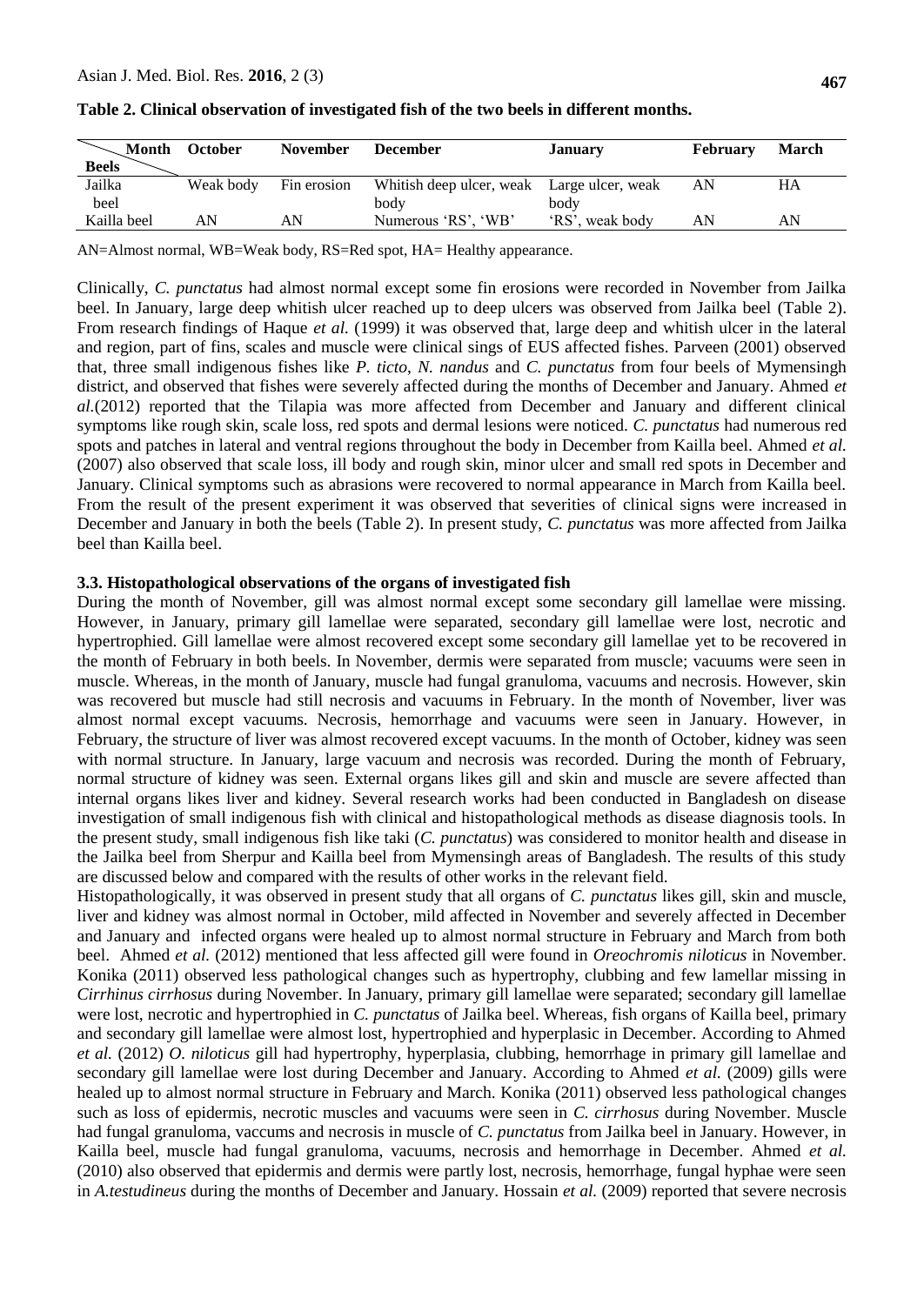#### Asian J. Med. Biol. Res. **2016**, 2 (3)

of hepatocytes, pyknosis, vacuoles, fat droplets and hemorrhage were observed in small indigenous species during December and January. Mondal (2012) reported that the structure of liver in *A. testudineus, B. gonionotus* and *P. hypophthalmus* had severe necrosis, vacuums and hemorrhages in investigating farms during December and January. According to Mondal (2012), during February and March, almost normal liver except few vacuums were seen in *A. testudineus, B. gonionotus* and *P. hypophthalmus* from investigated farms. Mondal (2012) reported that *Anabas testudineus* had tubular degeneration, necrosis, hemorrhage, pyknosis and vacuums from fishes of Swopon Fish Farm and in Fishes of BAU Fish Farm, had tubular degeneration, necrosis, hemorrhage and vacuums in December and January. Ahmed *et al*. (2009) also observed necrosis, vacuums, hemorrhage and blood cells in kidney tubule of *Anabas testudineus* during the months of December and January. Ahmed *et al.* (2012) observed that in February and March, kidney pathology was recovered to almost normal structure except vacuums. Khatun (2011) mentioned that kidney pathology were recovered to almost normal structure except some vacuums in March. Organ wise, internal organs such as liver and kidney were less affected than external organs like skin, muscles and gill in the present study.



**Figure 4. Photomicrograph of skin and muscle of** *C. punctatus* **in December from Jailka beel Having epidermal missing (arrow), dermis sloughed off (DS) from muscle, necrosis (N), vacuums (V) and haemorrhage (H) with monogenetic trematode (MT) and protozoan cysts (PC) (H & E x 130).**

**Figure 5. Cross section of gill of** *C. punctatus* **in January from Kailla beel showing monogenetic trematodes (MT) and protozoan cyst (PC). Loss of secondary gill lamellae (arrow) along with hypertrophy (HY), hemorrhage (H) and hyperplasia (HYP) (H & E x 130).**

**Figure 6. Section severely affected of gill of** *C. punctatus* **in January from Jailka beel having necrotic (N) hepatic, hemorrhage (H), pyknosis (P) and vacuums (V) (H & E x 130).**

**Figure 7. Section of gill of** *C. punctatus* **in December from Kailla beel having degenerated glomerulus (DG), vacuum (V), haemorrhage (H) and necrosis (N) (H & E x 130).**

#### **4. Conclusions**

The water quality parameters were in suitable range throughout the study period except temperature and total hardness which were reduced in December and January. In December and January when water temperature was 21.5<sup>0</sup> C and 22<sup>0</sup> C, diseases like EUS occurred with marked pathological changes in various organs. Fish samples were collected at monthly intervals. In present study, sample fish was almost normal during the month of October. The fish had numerous clinical sings seen in lateral and ventral regions in December from Kailla beel. Whereas, large deep whitish ulcers reached up to deep ulcers was found during January in fish of Jailka beel. During histopathological study, normal structure was found in October from both the beels. Mild pathological changes were seen in both the beels in November. However, pathological changes were increased in the fish in December and January. The present study showed the fish species of Jailka beel were more affected than Kailla beel. Under Pathological observation, fish was affected by epizootic ulcerative syndrome (EUS). The skin and muscle in fish was more affected due to epizootic ulcerative syndrome (EUS). Thus if proper preventive and control measures can not be taken, the open water fishery will face tremendous threat in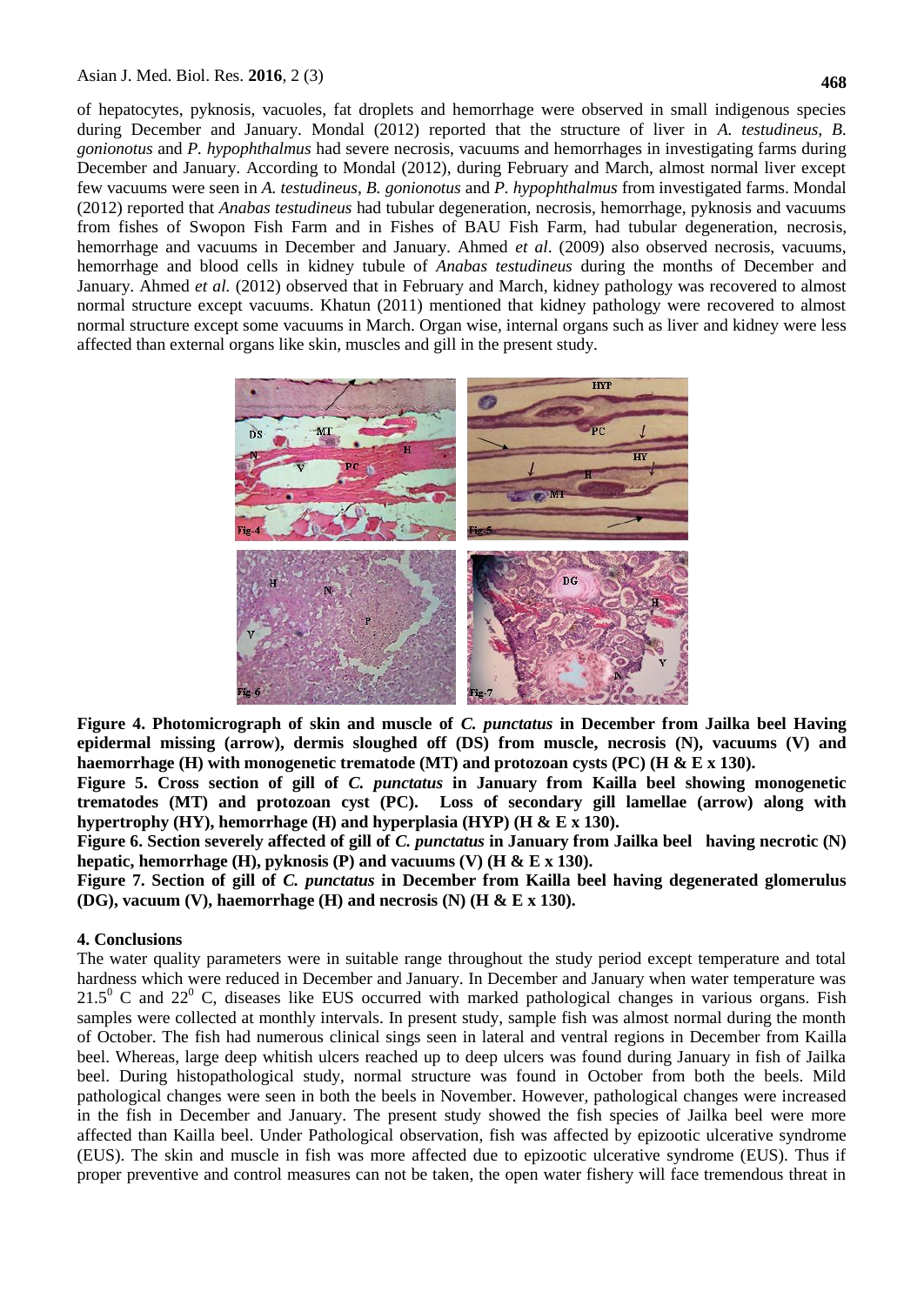#### **Conflict of interest**

None to declare

## **References**

- Ahmed GU, T Khatun, MB Hossain and M Samsuddin, 2012. Health condition of a farmed tilapia (*oreochromis niloticus*) in earthen ponds, Northern Bangladesh. Bangladesh J. Fish., 12: 287-293.
- Ahmed F 2010. Histopathological studies of carps, catfishes and a perch experimentally infected with *Aeromonas Hydrophila* bacteria, MS Thesis, Department of Aquaculture Bangladesh Agricultural University, Mymensingh. 63 pp.
- Ahmed GU, MM Hossain and MM Hassan, 2009. Seasonal variation of disease and pathology of a perch, *Nandus nandus* from Oxbow-lake fisheries of Bangladesh. Ecofri. Agricul. J., 26: 761-767.
- Ahmed GU, M Dhar, MNA Khan and D Choi, 2007. Investigation of diseases of Thai Koi, *Anabas testadineus* (Bloch) from Farming Conditions in winter. J. Life. Sci*.*, 17: 1309-1314.
- Akter MN, GU Ahmed and MS Hossain, 2009. Seasonal variation of gill pathology of a climbing perch in lake fisheries of Bangladesh. Int. J. Ani. Fish. Sci., 2: 208-213.
- Alim MA, 2005. Developing a polyculture technique for farmer's consumption and cash crop, PhD Dissertation, Department of Fisheries Management, Bangladesh Agricultural University, Mymensingh. 271 pp.
- Barua G, ANH Banu and MH Khan, 1989-91. An investigation into the prevalence of fish disease in Bangladesh during 1988-1989. Bangladesh J. Aqua., 11: 75 -79.
- Chowdhury MBR, 1993. Research priorities for microbial fish disease and its control in Bangladesh. In: Proceeding of the Workshop on Research Priorities of Bangladesh for fish health, disease prevention and pathology. May 17, edited by Alam Tollervey. 8-11 pp.
- Felts RA, F Rajts and M Akhteruzzaman, 1996. Small indigenous fish species culture in Bangladesh (Technical Brief), IF ADEP sub-project- 2. Development of Inland Fisheries. 41 pp.
- Haque MA, MS Hossain, GU Ahmed and Z Tazri, 2009. Clinical and pathological investigation disease in some small indigenous species (SIS) from fish markets of Mymensingh. Int. J. Biores., 7: 1-6.
- Hossain MY, 2000. Effects of 150 prosperous organic and inorganic fertilizers on water quality parameters and biological production, MS Thesis, Department of Fisheries Management, Bangladesh Agricultural University, Mymensingh. 47 pp.
- Hossain MA and S Afroze, 1991. Small fish as a resource in rural Bangladesh. Fishbyte, 9: 16 18.
- Hossian MS and MA Mazid, 1995. A manual on development of floodplain fisheries. Fisheries Research Institute, Mymensingh. p. 2 (In Bengali).
- Khatun T, 2011. Study of health condition of farmed tilapia (*Oreochromis niloticus*), from two upazilas of Mtmensingh region, MS Thesis, Department of Aquaculture, Bangladesh Agricultural University, Mymensingh. 58 pp.
- Kohinoor AHM, 2000. Development of culture technology of three small indigenous fish mola (*Amblypharyngodon mola*), punti (*Puntinus sophere*) and chela (*Chela cachius*) with notes on some aspects of their biology. A PhD dissertation, Department of Fisheries Management, Bangladesh Agricultural University, Mynensingh. 311 pp.
- Konica MK, 2011. Investigation on culture and health status of mrigal *Cirrhinus cirrhosus* from the farming system of Mymensingh region, MS Thesis, Department of Aquaculture, Bangladesh Agricultural University, Mymensingh. 62 pp.
- Mondal A, 2012. Investigation on the health status of some exotic fishes from farming condition of Mymensingh area, MS thesis, Bangladesh Agricultural University, Mymensingh. 52 pp.
- Parveen R, 2001. Disease investigation of three small indigenous fishes from beel of Mymensingh, MS Thesis, Department of Aquaculture, Bangladesh Agricultural University, Mymensingh. 49 pp.
- Rahman MM and MBR Chowdhury, 1996. Isolation of bacterial pathogen causing an ulcer disease in farmed carp fishes of Mymensingh. Bangladesh J. Fish., 19:103-110.
- Rahman AKA, 1989. Fresh water fishes of Bangladesh, Zoological Society of Bangladesh, Dhaka. 364 pp.
- Subasinghe RP, 1995. Note on Fish Disease Diagnosis and Health Management Training Workshop held from 22nd to 25th February, 1995. FRI, Mymensingh. 3-21 pp.
- Swingle HS, 1967. Standardization of chemical analysis for waters and pond muds. FAO Fish Reproduction, 4: 397-421.